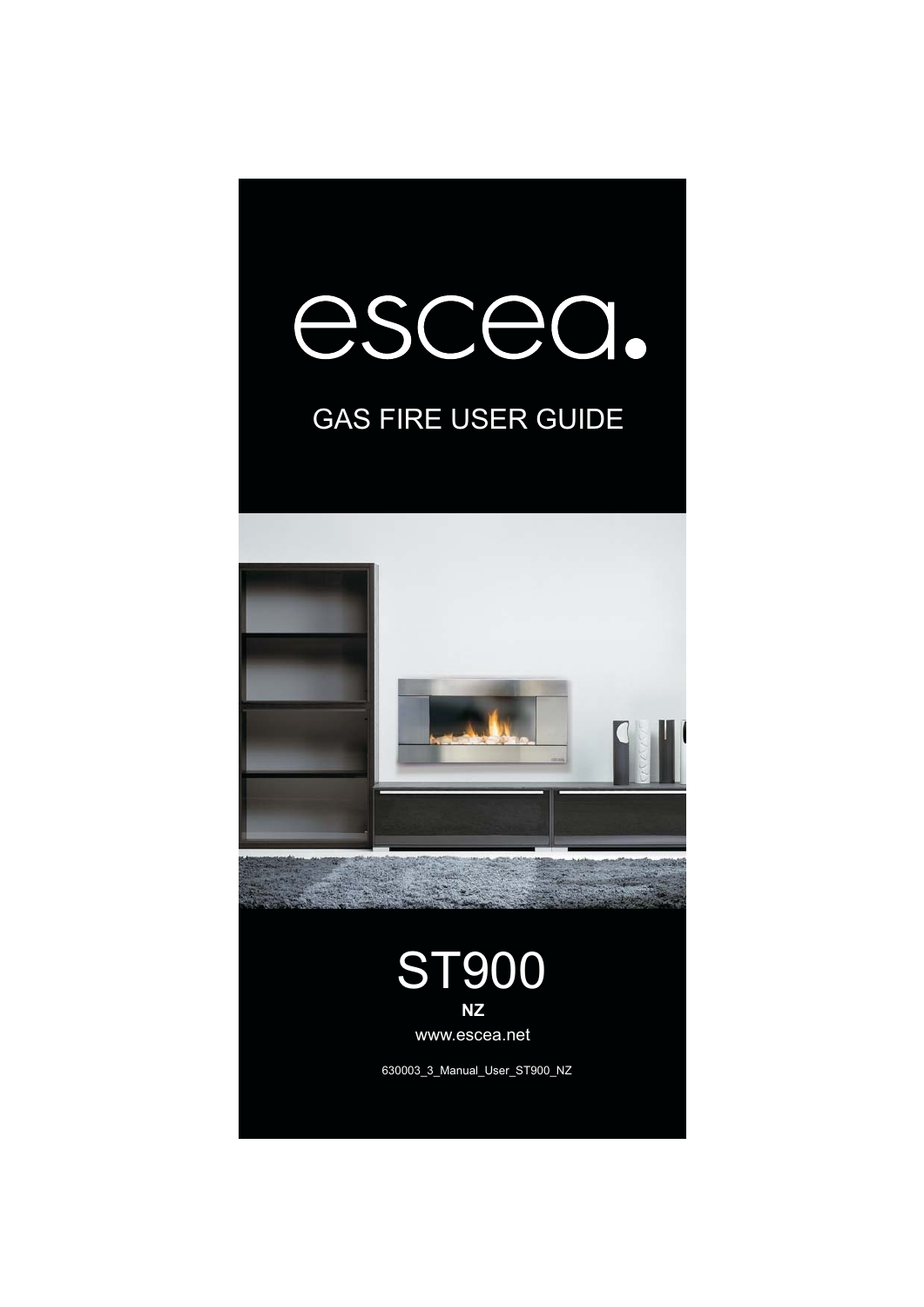Any installation or service work carried out on this appliance must only be done by a recognised and qualified gas fitter.

The data plate for this appliance, containing technical information and specifications, can be found to the right of the control tray, near the base of the fire. To access this, the fascia must be removed.

Escea recommends the ST900 is inspected and serviced by a qualified Gas Fitter once every twelve (12) months.

DO NOT PLACE ARTICLES OR FURNISHINGS ON OR AGAINST THIS APPLIANCE.

DO NOT OPERATE THE FIRE IF THE GLASS HAS BEEN BROKEN, DAMAGED OR IT IS NOT PROPERLY POSITIONED/HOOKED ONTO THE FIRE

DO NOT OPERATE THE FIRE WITH THE FASCIAPANELS REMOVED.

THIS APPLIANCE IS NOT INTENDED FOR USE BY YOUNG CHILDREN OR INFIRM PERSONS UNLESS THEY HAVE BEEN ADEQUATELY SUPERVISED BY A RESPONSIBLE PERSON TO ENSURE THAT THEY CAN USE THE APPLIANCE SAFELY.

THIS APPLIANCE MUST BE INSTALLED IN ACCORDANCE WITH THE MANUFACTURERS WRITTEN INSTRUCTIONS.

THE GLASS SURFACE ON THE FRONT OF THE FIREPLACE IS CONSIDERED A WORKING SURFACE, AND AS SUCH IS HOT AND CARE MUST BE TAKEN NOT TO TOUCH THIS SURFACE. IT IS RECOMMENDED A SECONDARY GUARD IS FITTED IN PLACES WHERE THERE ARE YOUNG CHILDREN ORAGED OR INFIRM PERSONS.

CURTAINS SHOULD NOT BE POSITIONED ABOVE THE FIREPLACE AND ANY PROTRUDING LEDGES MUST NOT COME WITHIN THE MINIMUM DISTANCES SPECIFIED IN SECTION 5.1 OF THE INSTALLATION MANUAL SUPPLIED WITH THISAPPLIANCE.

escea. NZ LTD **31 Devon St, PO Box 5277 Dunedin, New Zealand**

**E-mail: info@escea.net Web: www.escea.net Phone: +64 03 479 0302 Fax: +64 03 479 0301**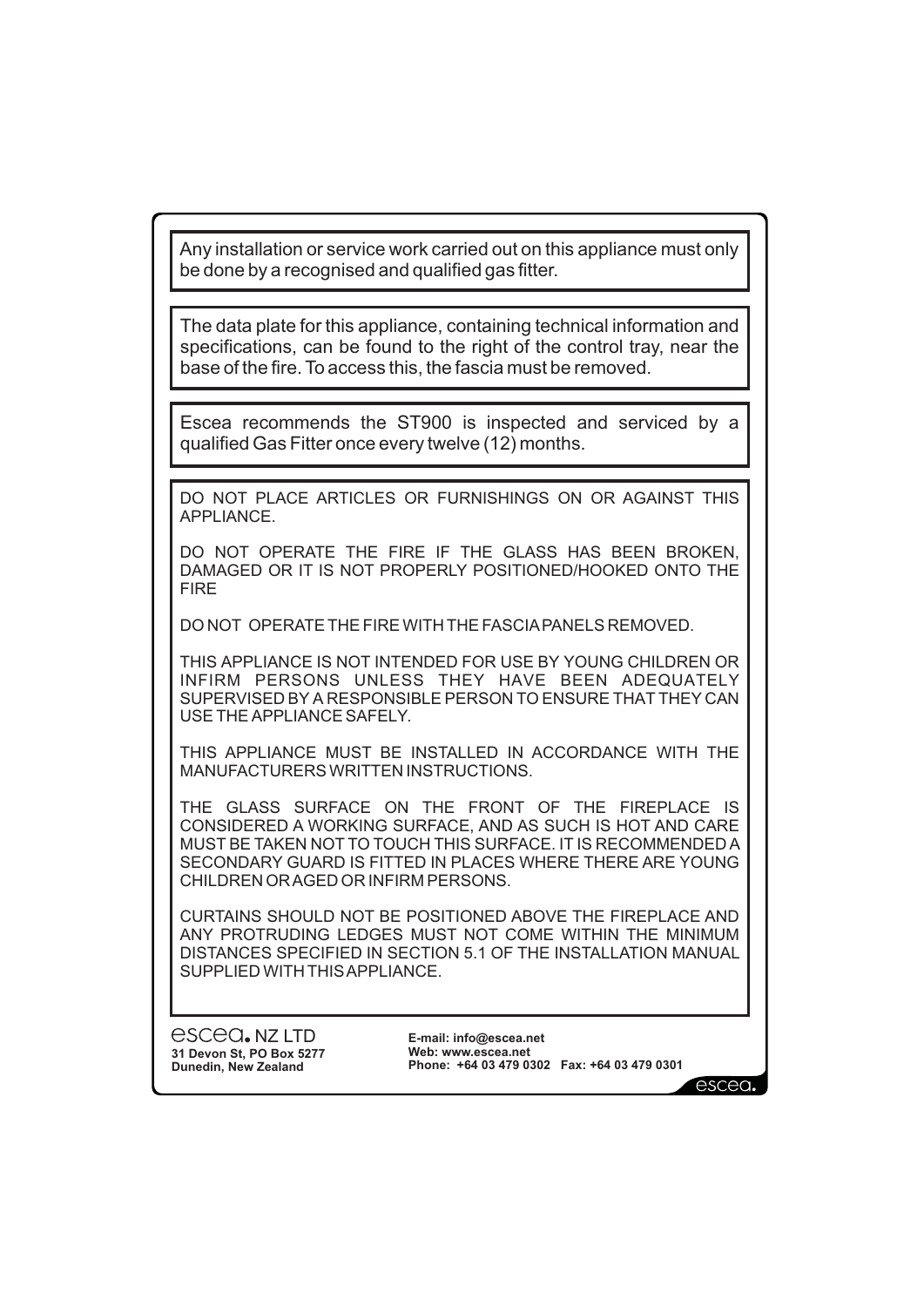# **Contents Basic Operation** > Turning the ST900 on and off  $\overline{\hspace{1em}}$ Altering the flame height —————————— **2** Setting and adjusting the thermostat **3** Locking the Remote Control **4** <sup>&</sup>gt; **Clearances 6** <sup>&</sup>gt; **Cleaning and Maintenance 8** <sup>&</sup>gt; **Normal operating Sounds and Smells 10** <sup>&</sup>gt; **Warranty Information 11** The ST900 electronic control system is designed to work within the temperature range of 0°C to 60°C, with a humidity level that is non condensing. This is to ensure safe operation of the electronic and gas control system. If the fireplace is subjected to an environment with temperatures very close to or exceeding these temperature limits (irrespective of if the fireplace is on or off at the time) the fireplace may not start up until the temperature returns back to within the operating range. To remedy this the environmental temperature should be addressed and the fireplace control system given time to adjust accordingly. The fireplace should then function correctly.escea.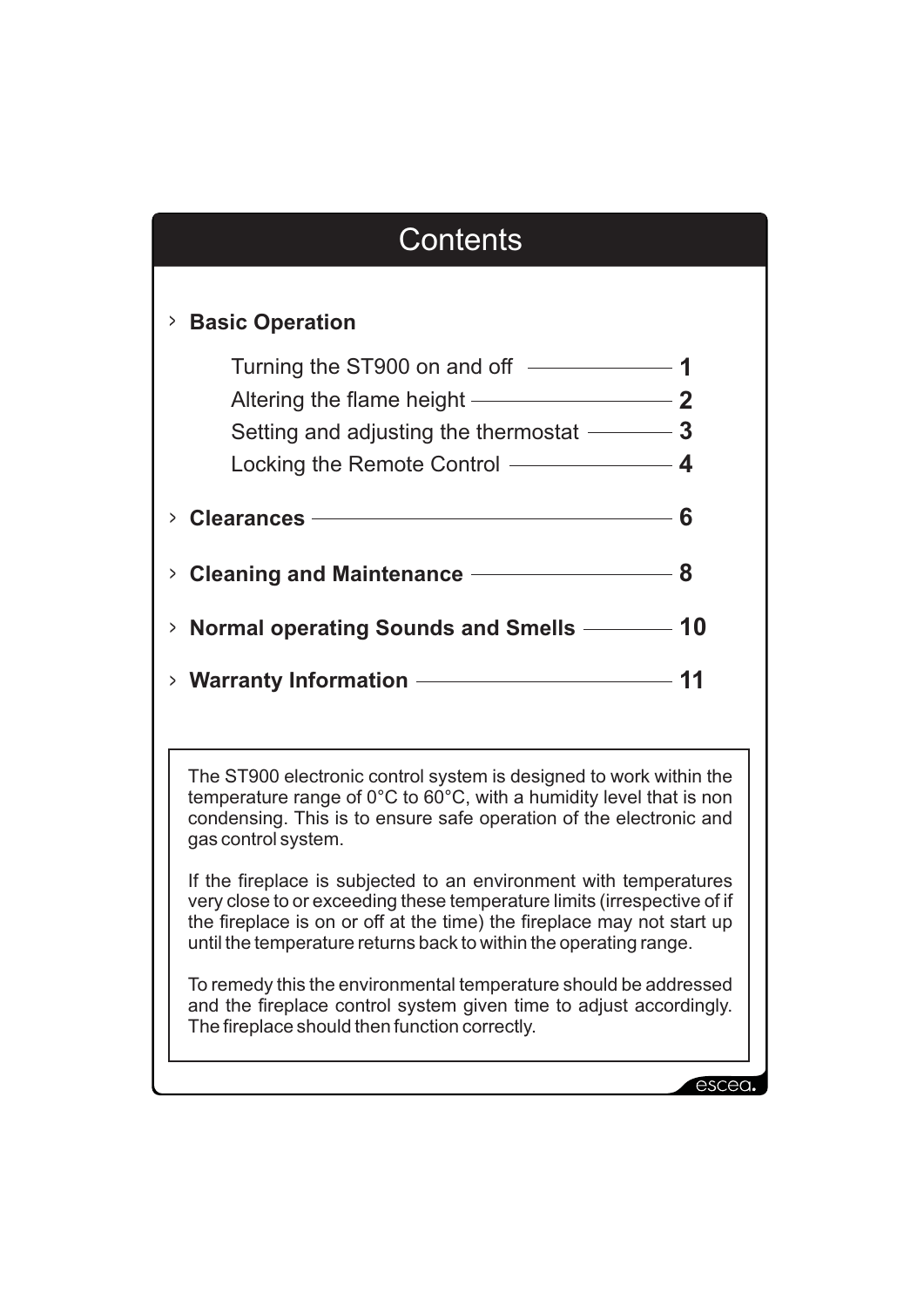The escea ST900 remote control allows you to turn the fire ON and OFF, control the flame height in the Manual mode, or control the room temperature in the Thermostat mode. The remote has a maximum range of 10 meters, and because the remote works by radio frequency, it does not need to be aimed at the ST900 for it to operate.



### **Switching on the ST900**

**1**

To turn on the ST900, push the ON/OFF button (13), and the ON display (5) will start to blink on the screen. Now push SET (14) and the pilot will start sparking and gas will start flowing to the pilot, which should then be lit within a few seconds.

The pilot flame display (1) will blink for 10 seconds while the ignition process takes place - No other button should be pressed during this time. The remote control is now in MANUALmode, and ready to be used.

If the pilot flame fails to ignite, you must turn OFF the ST900 from the remote and start the process of turning it ON again.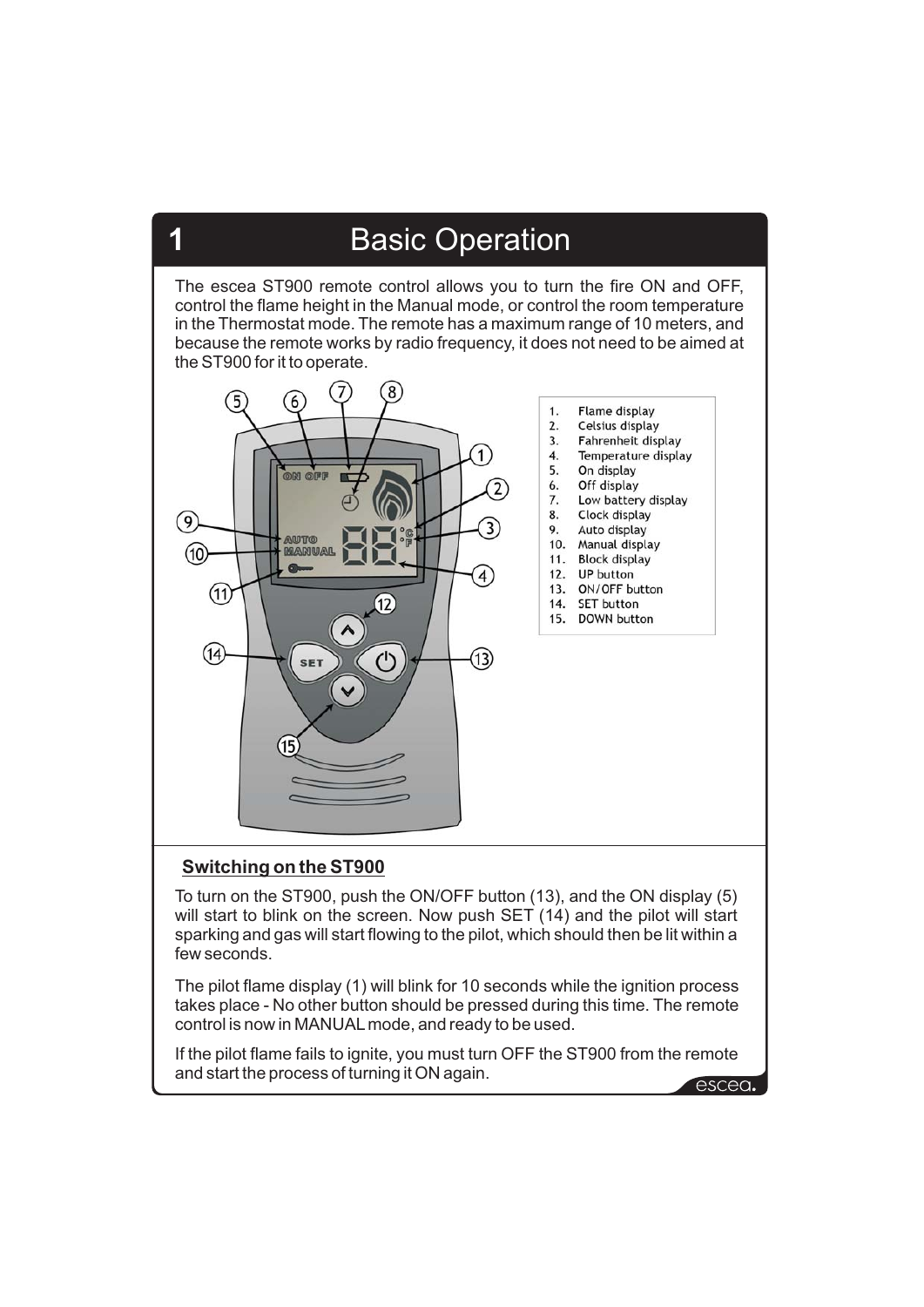### **Switching off the ST900**

To turn off the ST900, push the ON/OFF button (13) and the OFF display (6) will start blinking. Push the SET button (14) again to shut down the gas flow to the ST900 and switch it off. The OFF display (6) will now appear in the display.

### **Increasing and Decreasing the Flame Height**

While in MANUAL mode (10), push the UP button (12) or the DOWN button (15) to increase or decrease the flame height. The flame display (1) shows 4 possible flame positions:



If the UP button (12) is pushed while the flame is in the High flame position, nothing will happen. Similarly, if the DOWN button (15) is pushed while the flame is in the Pilot flame position, nothing will happen.

If your fire uses LPG, there will be minimal discernable difference between the low, medium, and high flame setting.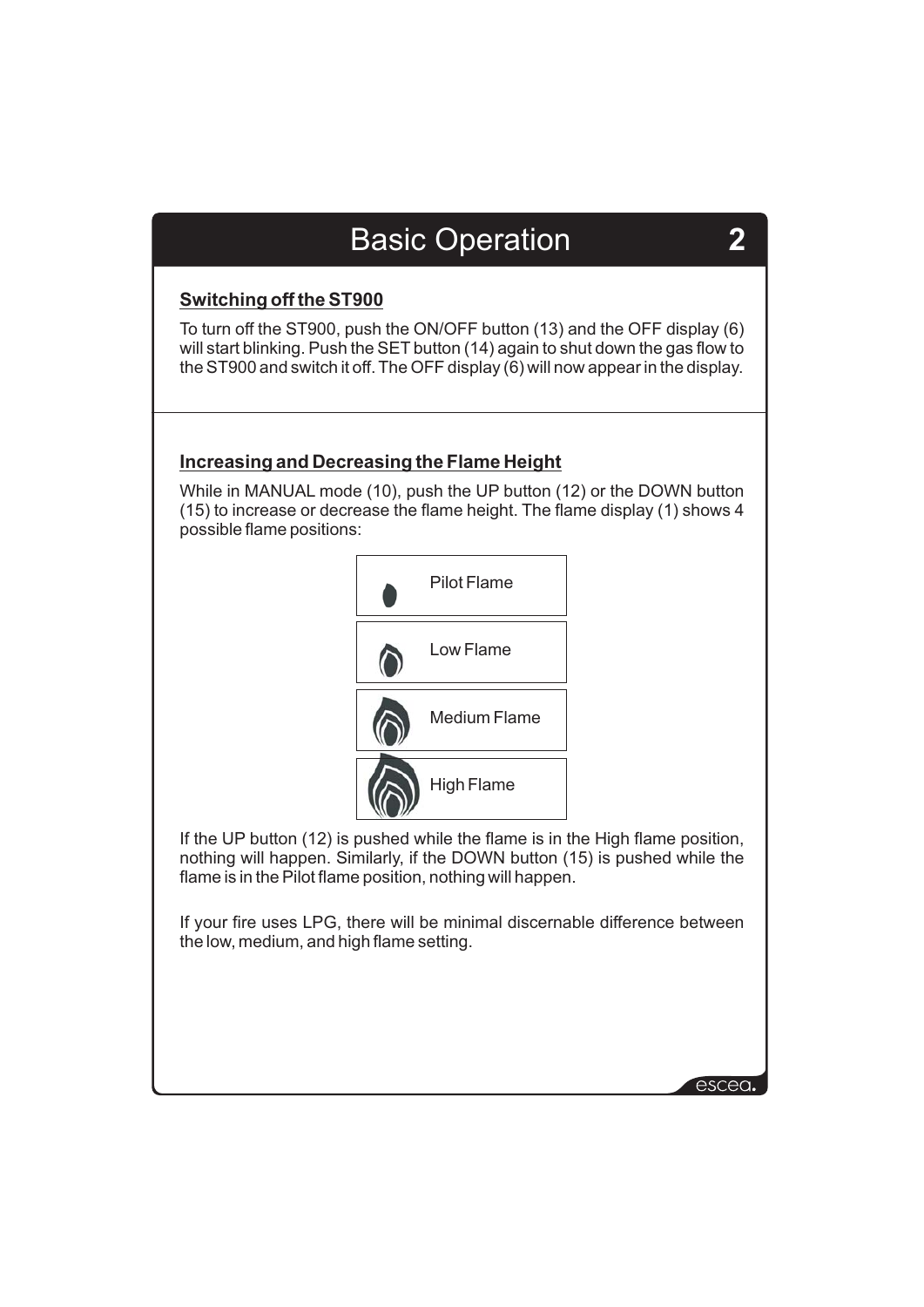### **Turning on the Thermostat**

While the MANUAL display (10) is showing, push the SET button (14) and the AUTO display (9) will start blinking. Push the SET button (14) again and the AUTOMATIC mode is set, and the temperature display (4) will start blinking.

When the temperature display (4) is blinking you will be able to adjust the room temperature by pushing the UP button (12) or the DOWN button (15) to adjust the desired room temperature, and push SET (14) to select the temperature

### **Adjusting desired temperature in Thermostat mode**

When you want to change the set room temperature while In the AUTOMATIC mode and the AUTO display (9) is showing, you can push the UP button (12) or the DOWN button (15).At that time the temperature display (9) will start blinking. Depending if you want to increase or decrease the set room temperature you must continue pushing the UP button (12) or the DOWN button (15) until the new desired room temperature appears in the temperature display (4). At that time you must push the SET button (14) to set that temperature as the desired room temperature.

If the SET button (14) is not pushed, the temperature display (4) will stop blinking in a few seconds and the set room temperature will remain unchanged.

### **Turning off the Thermostat**

While in the AUTOMATIC mode and the AUTO display (9) is showing, push the SET button (14), and the MANUALdisplay (10) will start blinking. Push the SET button (14) again, and the MANUAL display (10) will stay lit. This means that the manual option is now activated.

### **If the Pilot Flame is Extinguished;**

If the pilot flame is extinguished then no attempt to relight the gas should be made until at least 3 minutes have passed.

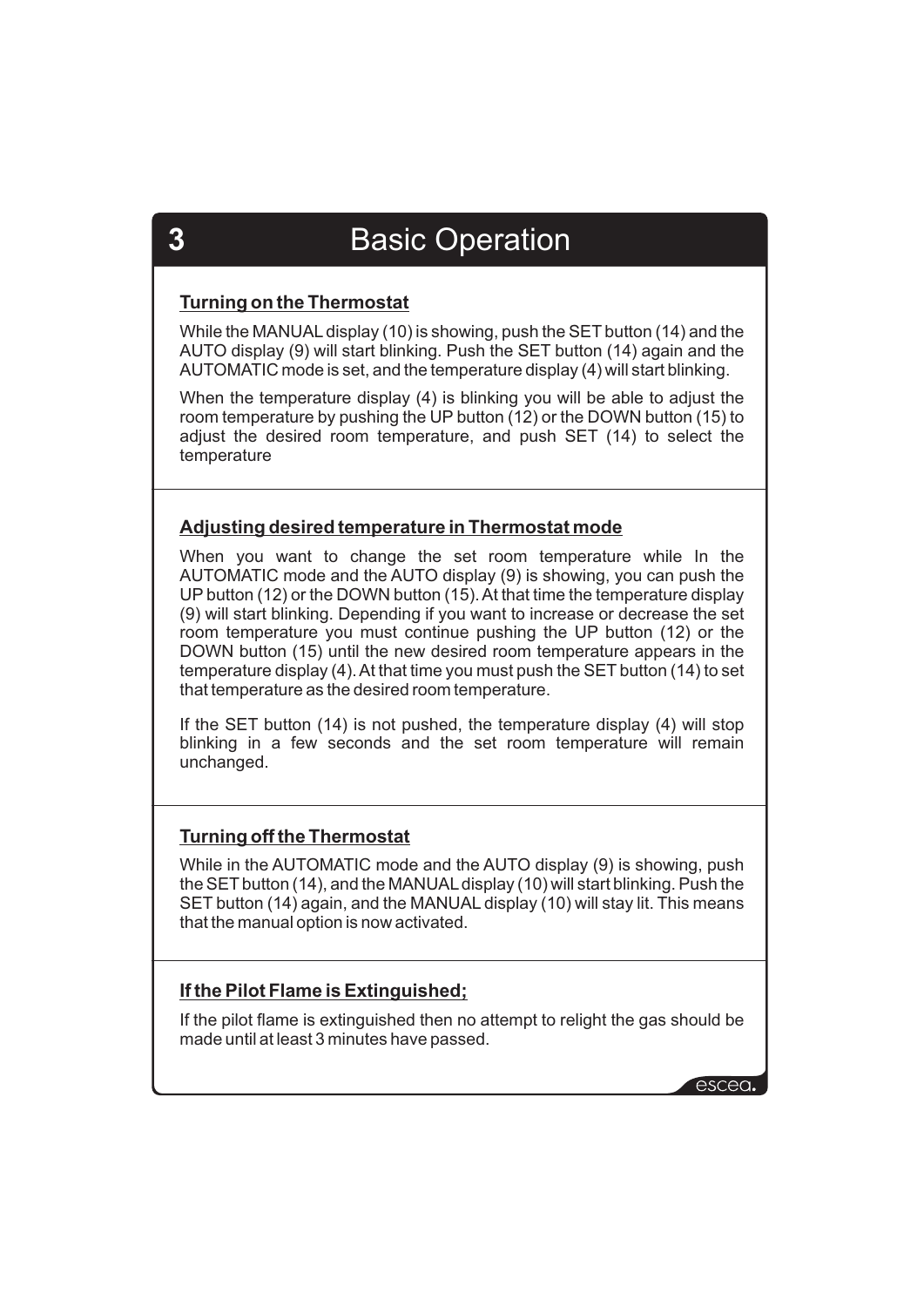### **Changing the display from Fahrenheit to Celsius**

If the temperature is set to Fahrenheit, push the ON/OFF button (13) and the ON (5) or OFF display (6) will start blinking. After that push the ON/OFF button (13) and the UP button (12) together.

The temperature scale in the display will change to Celsius (2).

### **To lock the Remote Control buttons**

To lock the remote control, push the ON/OFF button (13) and the ON button (5) or OFF button (6) will start blinking, you then need to push the ON/OFF button (13) and the DOWN button (15) together. The key display (11) will now appear.

You can lock the remote control in the ON or OFF positions and during either the MANUAL or the AUTOMATIC mode. The LOCK features is designed as a CHILD SAFFTY feature.

If for any reason you have a LOCKED REMOTE CONTROL while the ST900 is on and you need to turn It off, take one of the batteries of the electronic control out of the battery box.

### **To unlock the Remote Control buttons**

To unlock keys while the key display is showing, you have to push the ON/OFF button (13) and the DOWN button (15) together. After that the key display (11) should disappear.

### **Interrupted Electrical Supply**

If for any reason the electrical supply to the appliance is lost, once power is restored the appliance must be shut off as per instructed on page 2 of this document, and then switched on again as per page 1.

### **DO NOT DROP THE REMOTE.**

Dropping the remote may result in a cracked LCD screen or malfunctioning components. Escea is not liable for damage to the remote, however replacement remote controls are available.

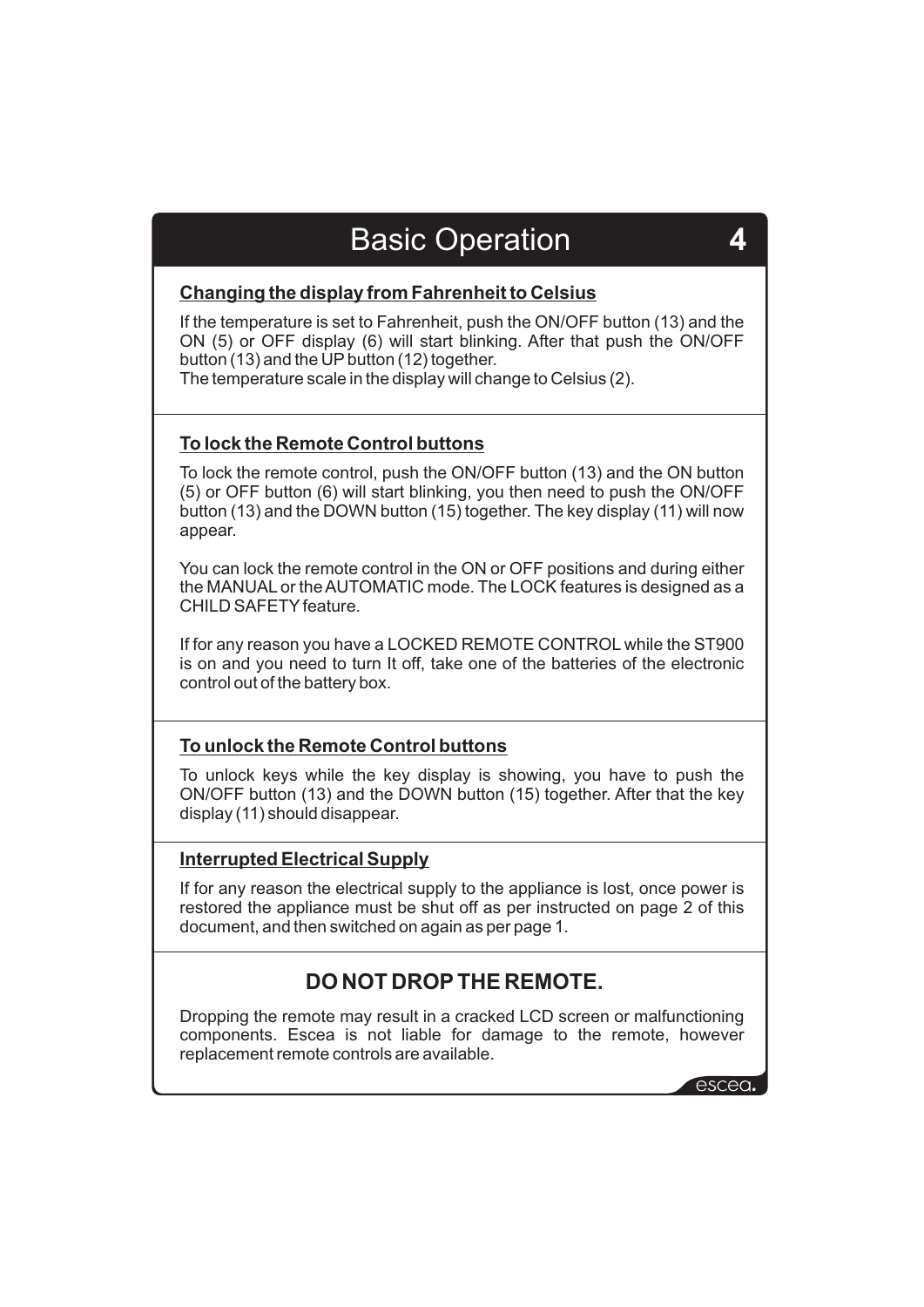### **Operation from the Touch Pad**

The touch pad is intended to be used for service/diagnostic purposes and to operate the fire in the event that the remote handset becomes lost or inoperative.

If you remove the fascia (see Page 6), you will find an electronic touch pad in the centre bottom of the fire. The touch pad features the basic operations of the fire: On, off, and manual adjustment of the flame height.



To turn on the ST900, push the ON/OFF button on the touch pad. The LED will start to blink while the pilot starts to spark. The pilot should be lit within a few seconds, during which time the LED will blink while the ignition process takes place. The ST900 is now in the 'Manual' mode and ready to be used.

While the pilot is lit, press the 'Flame Up' or 'Flame Down' button to alter the flame height. The LED will flash once to confirm the flame height has been adjusted. The ST900 has 4 flame positions: Pilot only, Low, Medium, and High flame height.

If the 'Flame Up' button is pressed while the unit is in the 'high' flame position, nothing will happen. Similarly, if 'Flame Down' is pressed while the unit is in the 'pilot' flame position, nothing will happen.

To shut down the gas flow to the ST900, press the On/Off button and the LED will begin to blink.

If while using the Remote control in the Manual mode, you push any button on the Touch Control, the unit will receive the command of the touch control and follow it. If the command is to turn Off the St900, the fire will be turned Off however the display on the Remote will continue to show the unit as On. In this case, to be able to use the remote control again you must turn the fire Off again via the Remote **Control** 

If you push a button on the touch pad while using the remote control in the Automatic / Thermostatic mode, the St900 will follow the command from the touch control, while the remote control display continues to show the mode as Automatic. If you do not push any further buttons on the touch pad, the remote control will continue working inAutomatic / Thermostatic mode after 6 minutes.

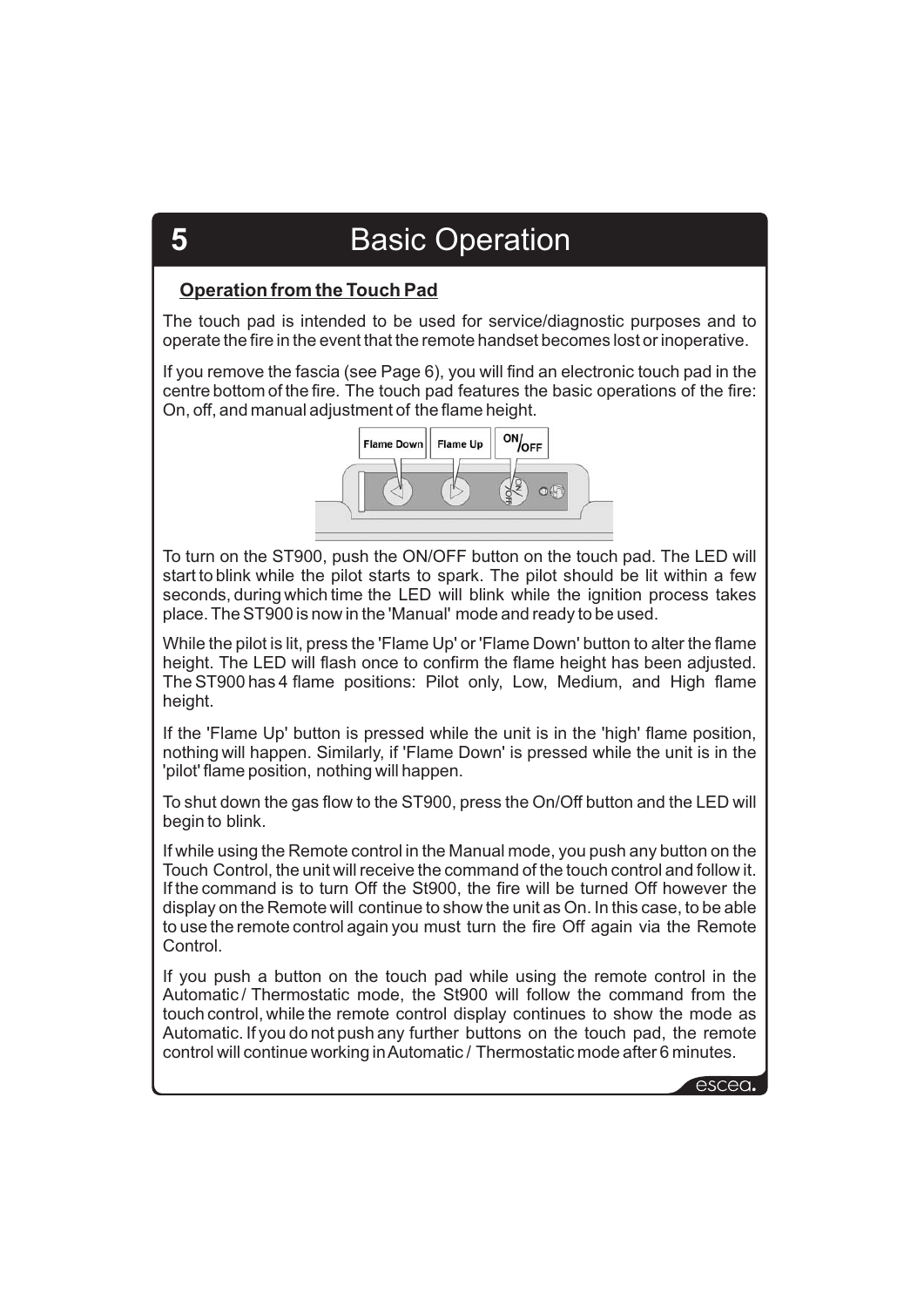### **Clearances**

**6**

### **Cabinet Clearances**

There must be a minimum of 100mm from the sides of the fascia to any protruding side walls or cabinetry.

### **Television Positioning Considerations**

It is becoming common practice for consumers to mount flat screen TV's above their gas fireplace.

Most TV manufacturers have specified in their instructions that the TV should not be installed on, near or above a heat source. For this reason TV location decisions rest solely with the householder and Escea will not be held liable for any adverse affects on a TV located near to an Escea fireplace that may be caused by heat.

The drawings below are suggestions that may be used as a GUIDE for those consumers who do decide to locate their TV above an ST900 gas fire. These drawings show ways to reduce the amount of warm air rising off the fireplace and onto the TV.

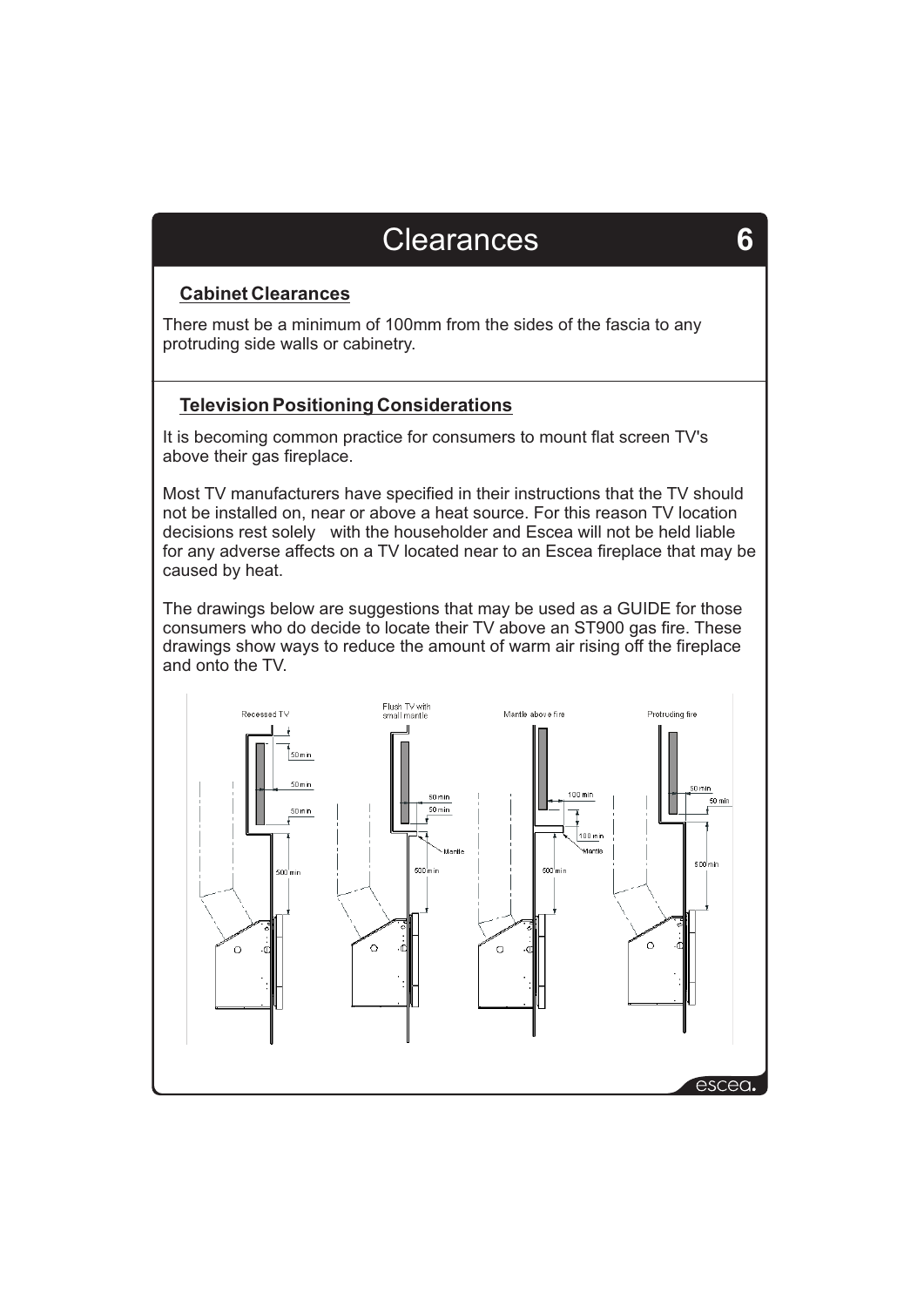### **Clearances**

The material that the wall and mantle are made from will also affect the operating temperature of the TV so it is the customers responsibility to satisfy themselves that their TV mounting and mantle design will not exceed the listed maximum operating temperature of their electronic goods.

### **ST900 Mantle Clearances**

If any part of the installation (mantle, wall or cavity) is constructed from **COMBUSTIBLE** materials, the diagram below shows the maximum allowable size for mantles or protruding surfaces mounted above an ST900.

If the entire installation (mantle, wall and cavity) is constructed from **NON-COMBUSTIBLE** materials, then the clearances to mantles or protruding surfaces mounted above an ST900 may be as shown by the shaded area in the diagram below





**7**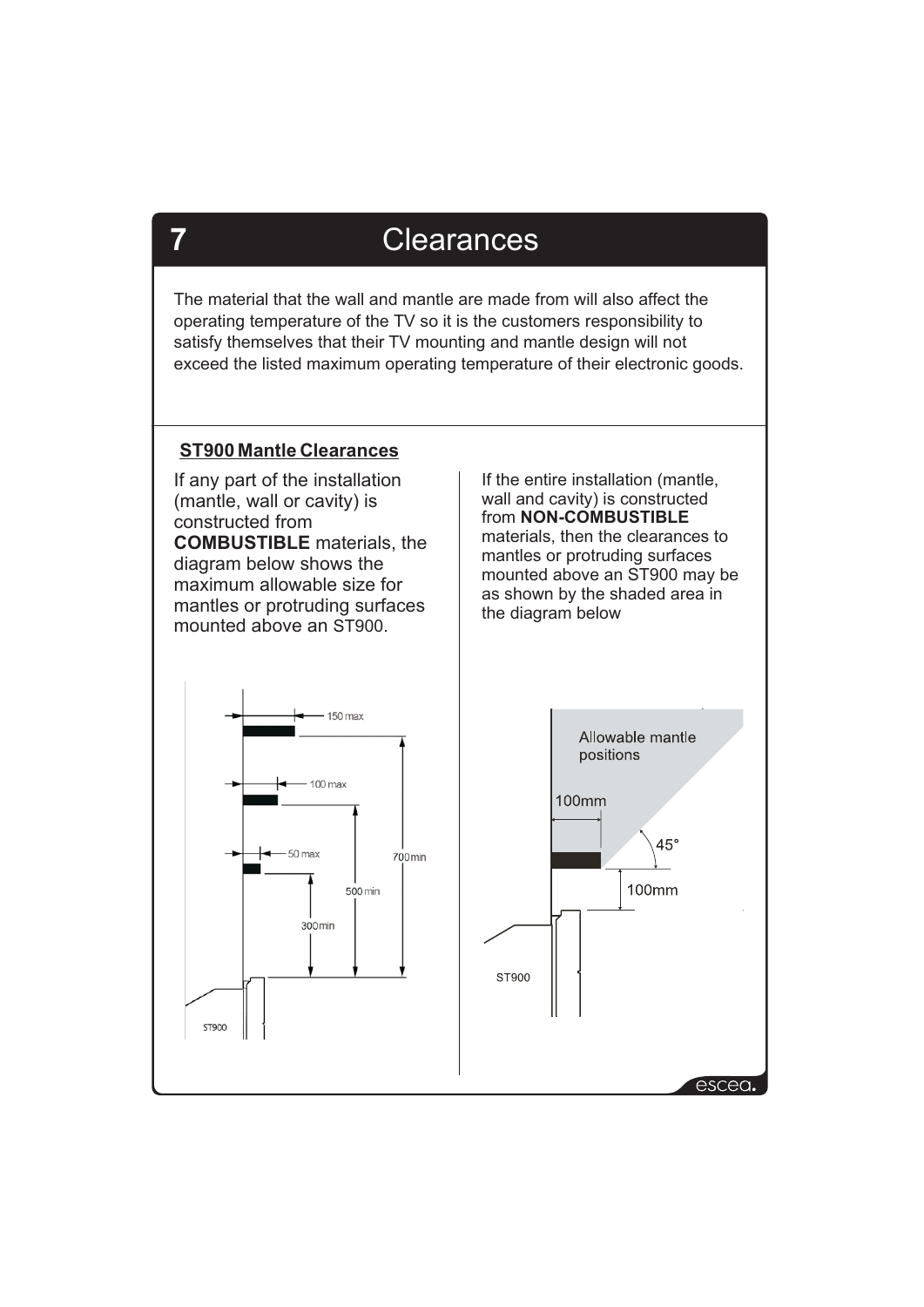# Cleaning and Maintenance **8**

### **Annual Servicing**

Your ST900 Decorative Gas Fireplace requires that annual service checks be carried out by a Registered Installer to ensure that it will continue to operate in a safe manner.

Please ensure that you schedule annual service checks for your ST900 with your local Registered Installer.

### **Removing the ST900 Fascia**

Ensure the fascia is allowed to cool before handling.

The ST900 fascia attaches to the fire by four hooks. To remove the fascia, simply lift it upwards 15-20mm, and pull towards you. Care should always be taken when handling the fascia.





To replace the fascia, line up the four hooks with the matching receptacles on the fire and push the fascia into place and let it drop down, the fascia should now be securely in position

### **Removing the ST900 Glass Assembly**

Ensure the ST900 is allowed to cool before continuing with the following procedure.

Pull the four hooks shown below towards you and then away from the glass to release the glass frame underneath the hook.

Lift the glass assembly towards you to clear the locating supports and place it flat upon some newspaper or a sheet of cardboard to protect your floor coverings.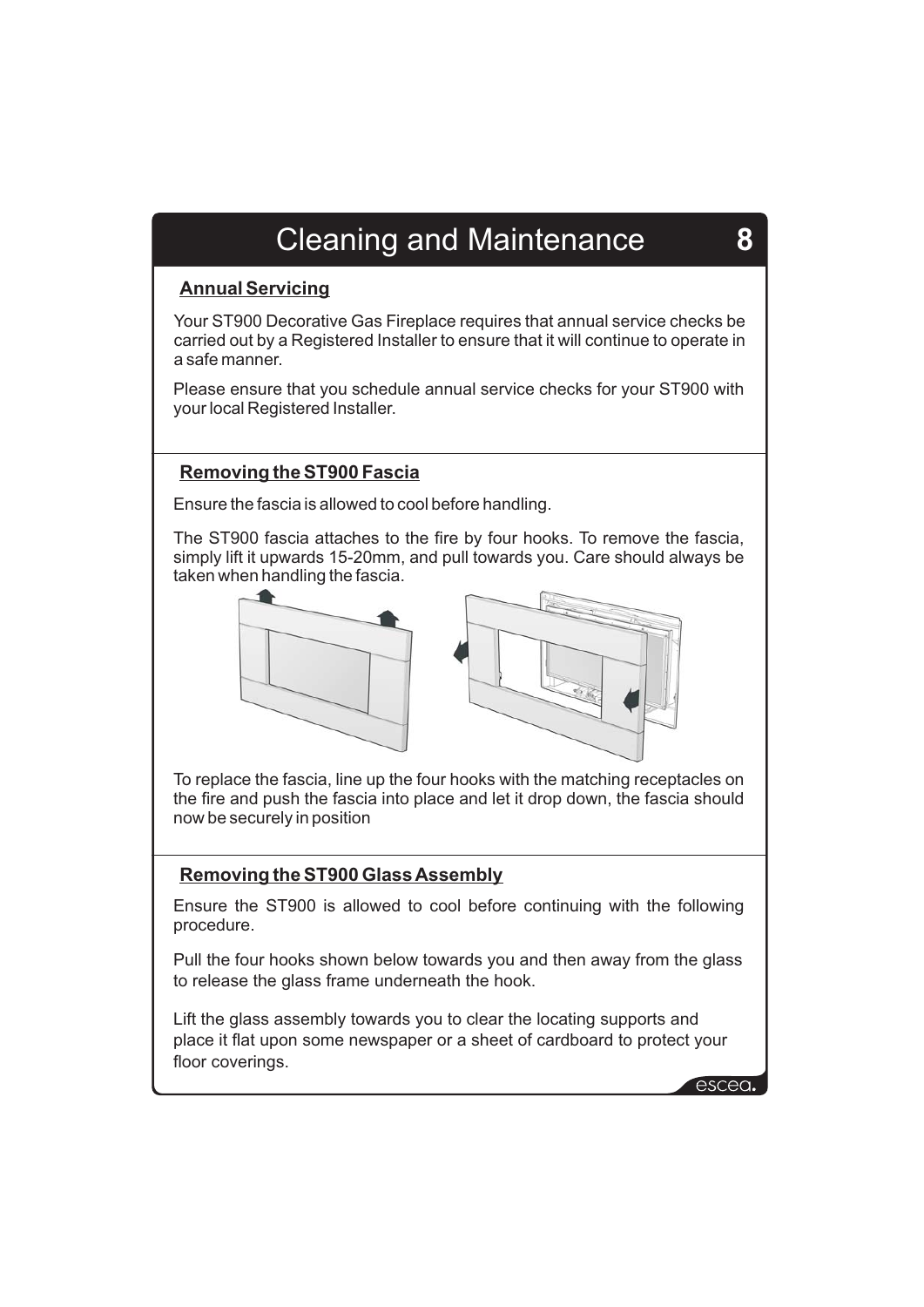# **9** Cleaning and Maintenance

Follow the above instructions in reverse to refit the glass assembly to the fireplace.

Do not operate the appliance if the glass has been broken, damaged, or the glass is not properly positioned/hooked onto the appliance.



### **Cleaning your ST900**

The unit must be cold before starting any form of maintenance or cleaning.

If your Stainless Steel fascia requires cleaning, 3M Stainless steel cleaner (or equivalent) is recommended.

If your **Powder Coated** (painted) fascia requires cleaning, you must only use a damp cloth to give it a gentle wipe. Never ever rub the fascia.

The glass can be cleaned using standard window cleaner. If you wish the clean the inside of the glass, you can remove the glass assembly by following the instructions on the next page.

Take care while cleaning the glass so as not to interfere with or damage the fibreglass gasket material on the glass assembly.

### **Fuel Bed Media**

Some discolouration of the coals may occur over time, particularly on white coals. The gravel or driftwood layout and the quantity of material contained therein must not be altered.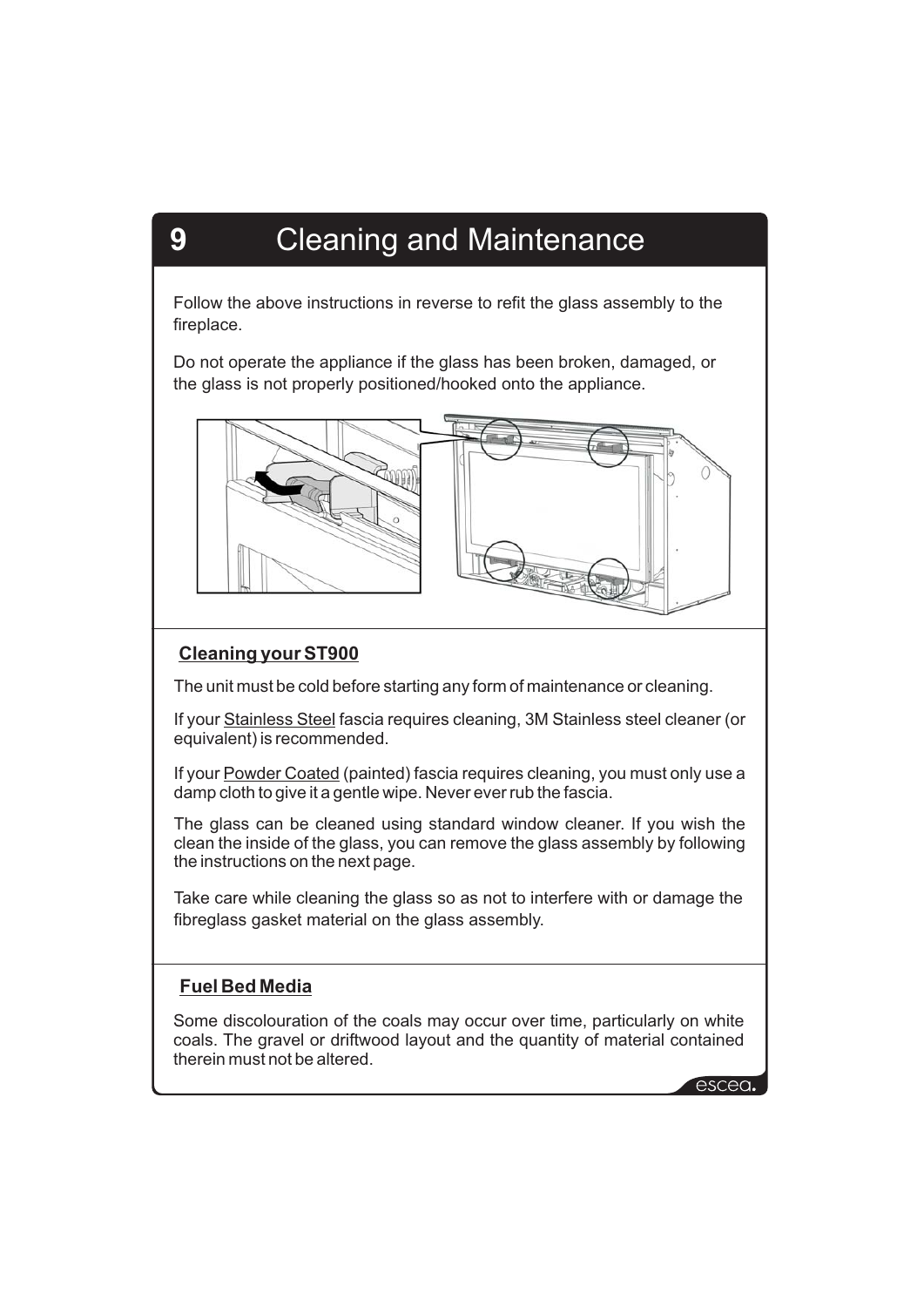## Sounds and Smells **10**

*Note: Each time the fire is lit from cold the glass will fog up with condensation. This is normal and the condensation will disappear within a few minutes once the glass heats up.*

### **Sounds**

It is possible that you will hear some sounds from your gas appliance. This is perfectly normal due to the fact that there various types of materials used within your appliance. Listed below are some examples. These are all normal operating sounds and should not be considered as defects in your appliance.

### **Gas Control Valve:**

As the gas control valves turn ON and OFF, a dull clicking sound may be audible, this is normal operation of a valve. When the fire is switched off after being run for a while, there may be popping and fluttering noises as the residual gas in the burner burns away. These are normal and should be no cause for concern.

#### **Unit Body / Firebox:**

Different types and thickness' of steel will expand and contract at different rates resulting in some "dull drumming" and "ticking" sounds being heard throughout the cycling process.

### **Smells**

The first few times the unit is operated, the unit may release an odour and the flames may appear orange caused by the curing of the paint, the burning off of the starch in the gas coals and the oils in the metal. This is a temporary curing process which will disappear with use.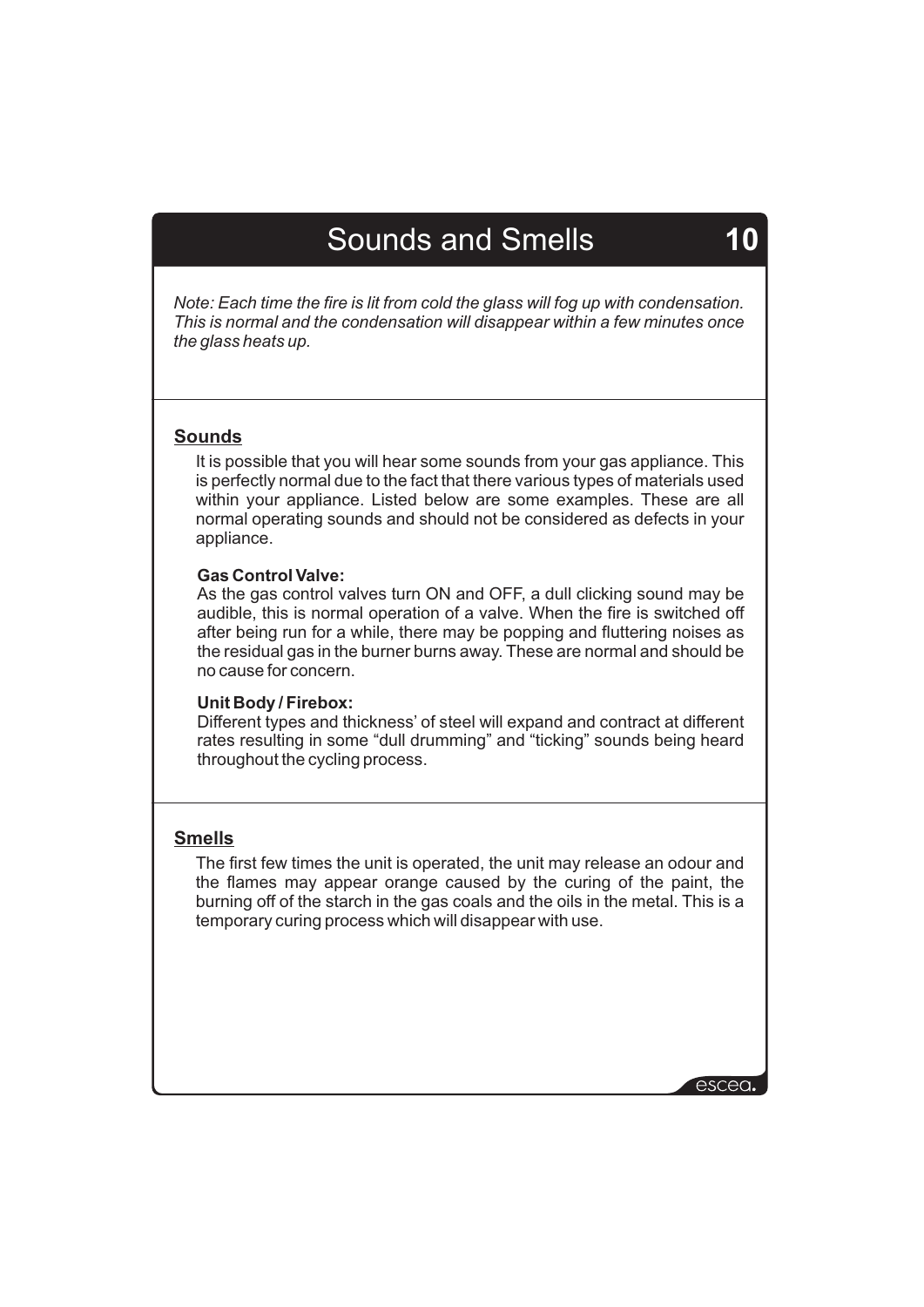# **11** Warranty

### **WARRANTY TERMS & CONDITIONS:**

Provided that the Product is installed as per ESCEA's Installation Manual and the step by step warranty procedure has been followed as per instructions issued by ESCEA, (documented in the Agent Manual), and the product is operated and maintained in accordance with ESCEA operating and maintenance instructions, then for the first period of twelve (12) months from the **date of purchase** ESCEA will pay the cost of repairing or replacing any part of the Product that is deemed by ESCEA to be faulty.

For the second period of twelve (12) months from the **date of purchase** ESCEA will supply replacement parts only, without charge.

#### **Parts and Labour for the first twelve (12) months:**

- a) ESCEA, at its sole discretion, may modify, adjust, repair, or replace the faulty products. The warranty period on parts and labour shall be for twelve (12) months from the date of purchase.
- b) Labour costs will only be reimbursed when ESCEA specified procedure has been followed, and ESCEA has authorised service work before it was carried out.

#### **Parts Only for the second twelve (12) months:**

a) ESCEA, at its sole discretion, will provide replacement parts to the Distributor, retailer or repair service. Faulty parts MUST be returned to ESCEA. The parts only warranty period shall be for twelve (12) months and will commence twelve (12) months after **the acceptance date** of the Products by the ESCEA retailer.

#### **General Terms and Exclusions:**

- 1. All repairs made within the Limited Warranty period shall be covered by this Limited Warranty for a period of three (3) months from the date of completion of the repair, or for the remainder of the overall Limited Warranty period, whichever is the longer.
- 2. If the buyer or any other party modifies any part of the Product within the Limited Warranty period without the prior written consent of ESCEA then the Limited Warranty shall be void. ESCEA may, at its sole discretion, decide that the Limited Warranty is void in relation to any part of the product, which has been modified.
- 3. ESCEA must be notified of all claims under this Limited Warranty as soon as possible, but in any event not later than two (2) weeks of the claimant becoming aware of the circumstance giving rise to the claims.